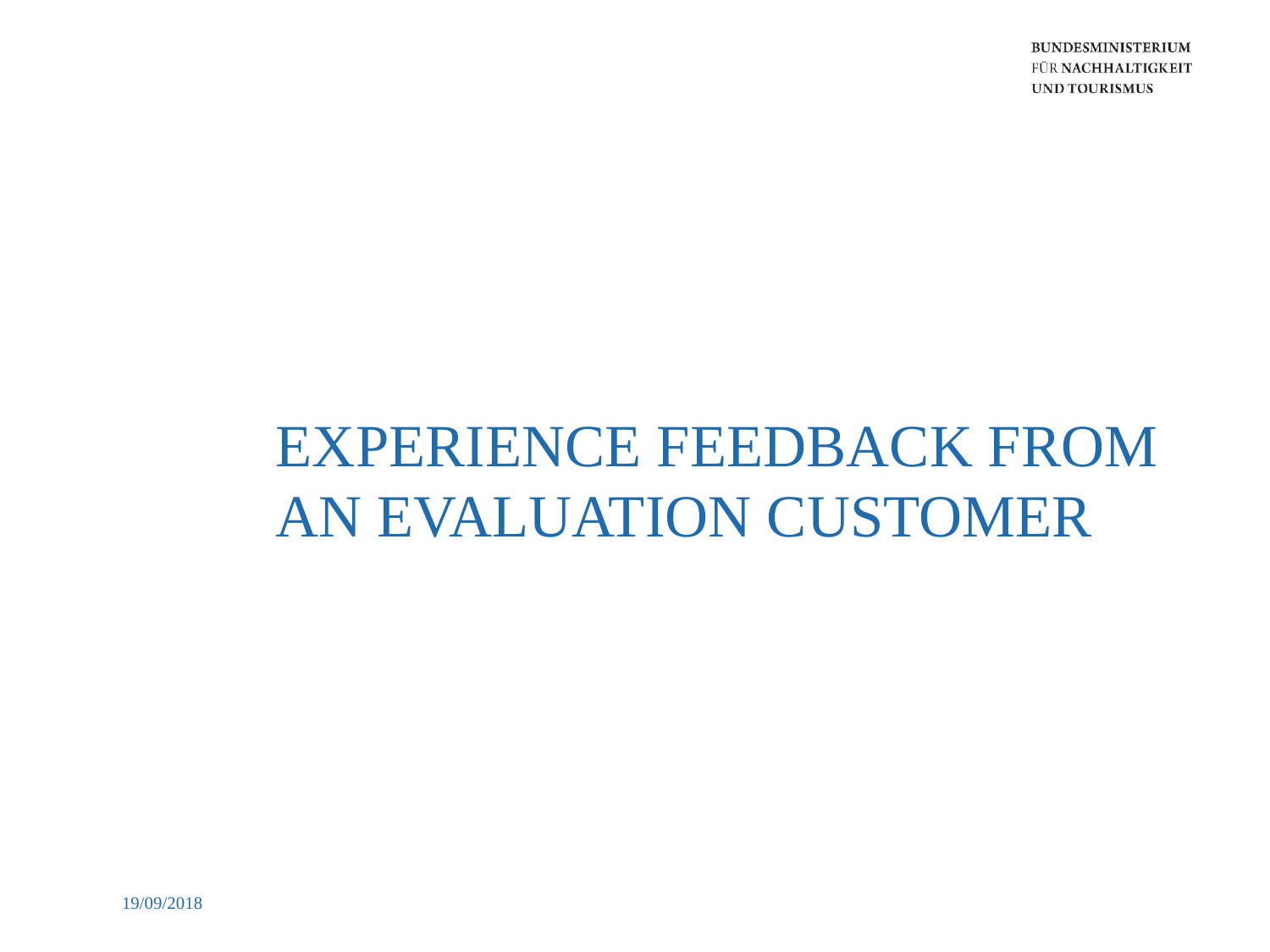## ENERGY EFFICIENCY – ENVIRONMENTAL FUND STATE AID INSTRUMENT

#### **…. addresses investment projects for**

Energy saving

Renewables energy production (heating, district heating)

Other environmental purpose

**…. from every natural or legal entity** Enterprises, municipalities, private persons …

**…. by investment aid**  up to 35% of total investment costs

**…. total annual budget** Environmental funds: 70 Mio. EUR Energy efficiency: ca. 35% Thermal isolation: ca. 43 Mio. EUR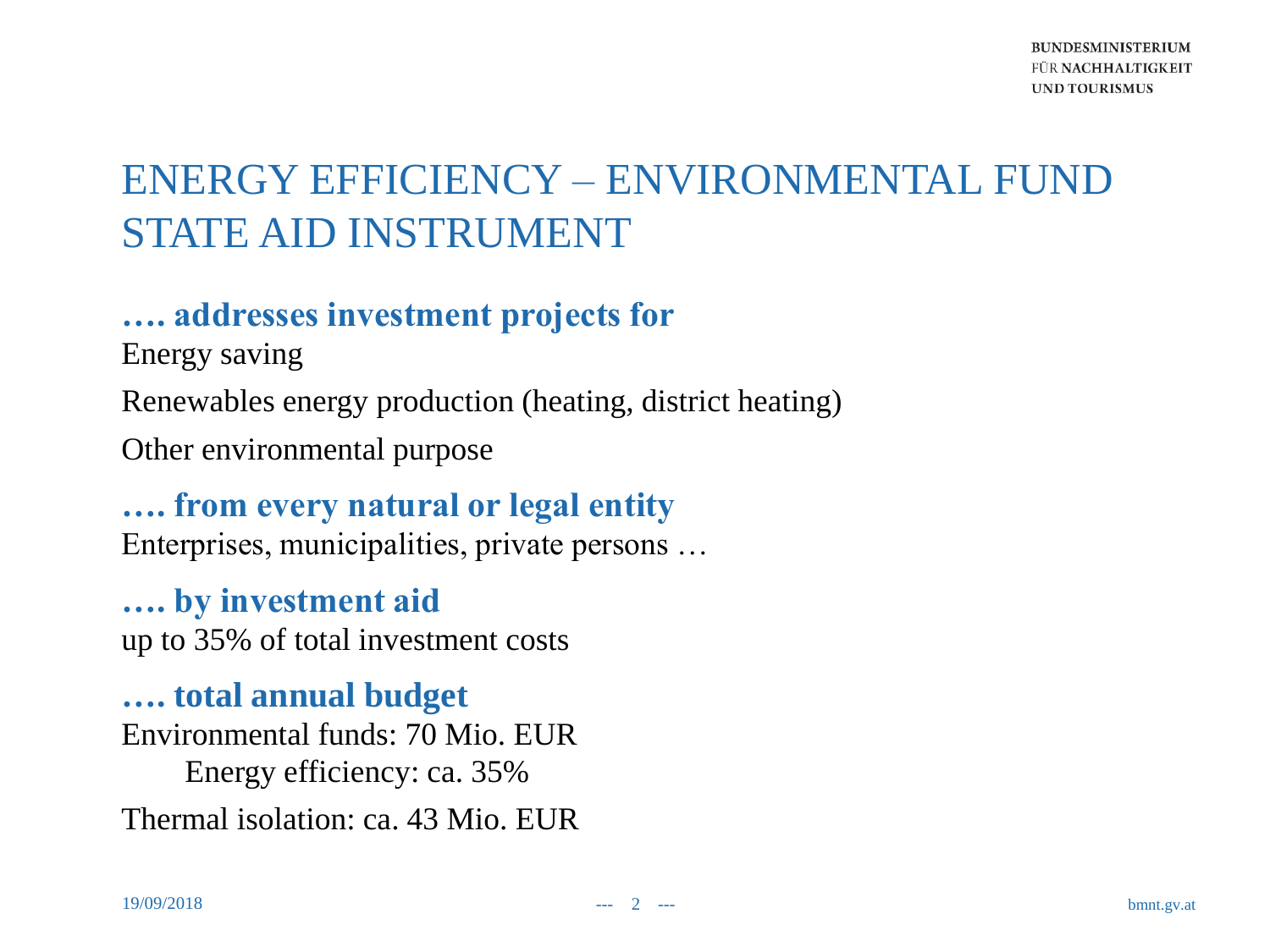**BUNDESMINISTERIUM** FÜR NACHHALTIGKEIT **UND TOURISMUS** 

## GOALS OF SUPPORTING

#### **Environmental goals**

energy savings,  $CO_2$ -reduction, renewable

**Economical goals**

employment, value added

**Budgetary goals (cost efficiency)** cost efficiency, "return on invest"

#### **Organisational goals**

costumer satisfaction, costs of administration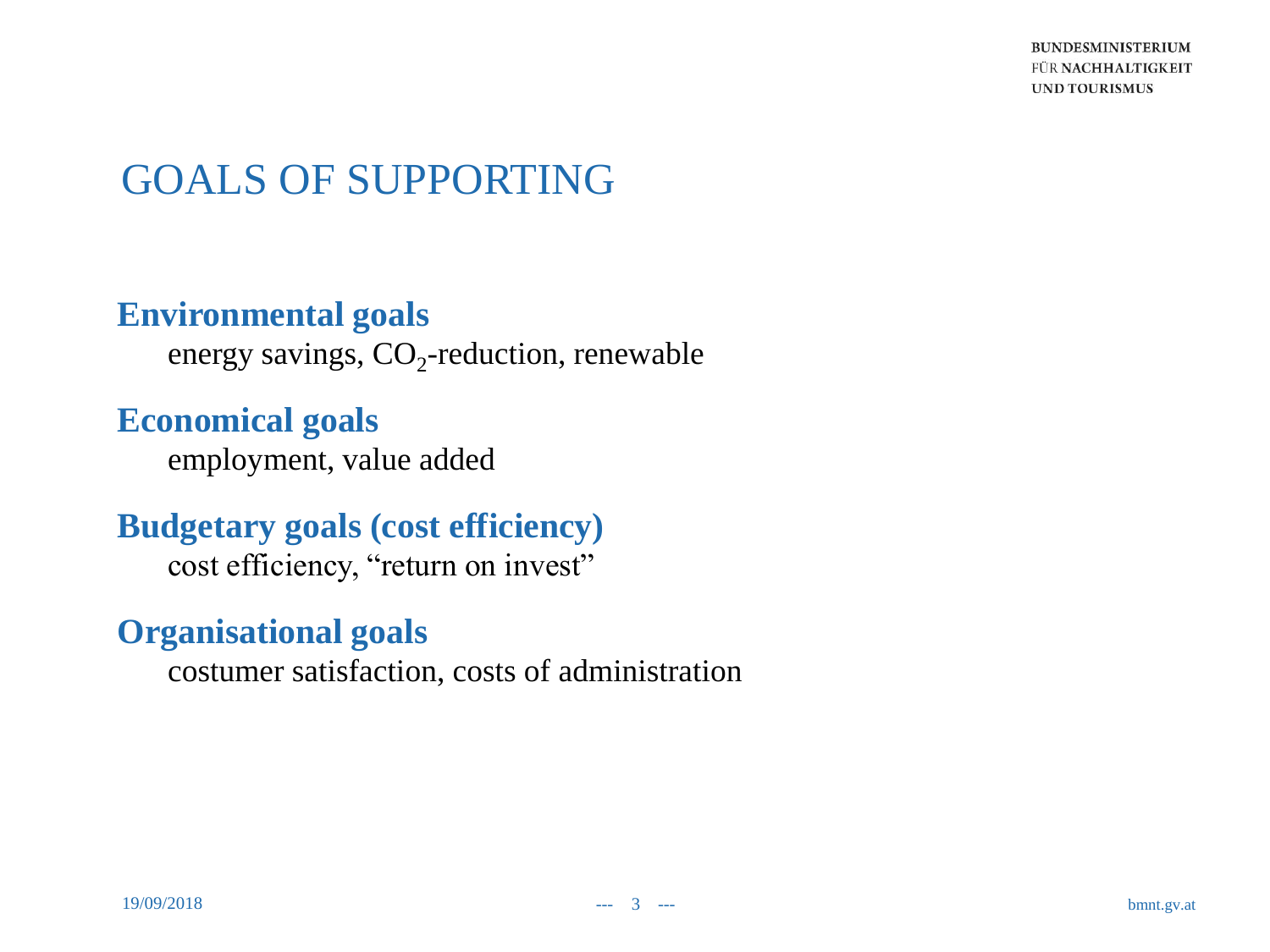## ENVIRONMENTAL FUNDS …. SOME FIGURES FROM 2017

| 2017<br><b>Ecological effects</b> | Projects | Investment costs<br>(in EUR) | <b>Aid amount</b><br>(in EUR) | $CO2$ -Reduction<br>(in t/a) | <b>Energy from</b><br>renewables<br>(in MWh/a) | <b>Energy savings</b><br>(in MWh/a) |
|-----------------------------------|----------|------------------------------|-------------------------------|------------------------------|------------------------------------------------|-------------------------------------|
| <b>Energy efficiency</b>          | 1.635    | 212.659.132                  | 24.777.204                    | 141.593                      | 18.678                                         | 450.735                             |
| <b>Renewables</b>                 | 556      | 133.057.732                  | 17.780.290                    | 171.132                      | 481.238                                        | 112.864                             |
| <b>Other</b>                      | 2.480    | 201.637.270                  | 24.495.979                    | 15.725                       | 18.422                                         | 50.085                              |
| <b>Environmental fund</b>         | 4.671    | 547.354.134                  | 67.053.473                    | 328.449                      | 518.337                                        | 613.684                             |
| <b>Thermal isolation</b>          | 7.389    | 307.485.585                  | 33.945.987                    | 38.175                       | 306                                            | 130.024                             |
| <b>Total</b>                      | 12.060   | 854.839.719                  | 100.999.460                   | 366.625                      | 518.643                                        | 743.709                             |

| 2017<br><b>Economical effects</b> | <b>Projects</b> | Investment costs<br>(in EUR) | <b>Employment</b><br>$(in$ FTE $)$ | added value<br>(in EUR) |
|-----------------------------------|-----------------|------------------------------|------------------------------------|-------------------------|
| <b>Environmental fund</b>         | 4.671           | 547.354.134                  | 4.400                              | 360.000.000             |
| <b>Thermal isolation</b>          | 7.389           | 307.485.585                  | 3.600                              | 210.000.000             |
| Total                             | 12.060          | 854.839.719                  | 8.000                              | 570.000.000             |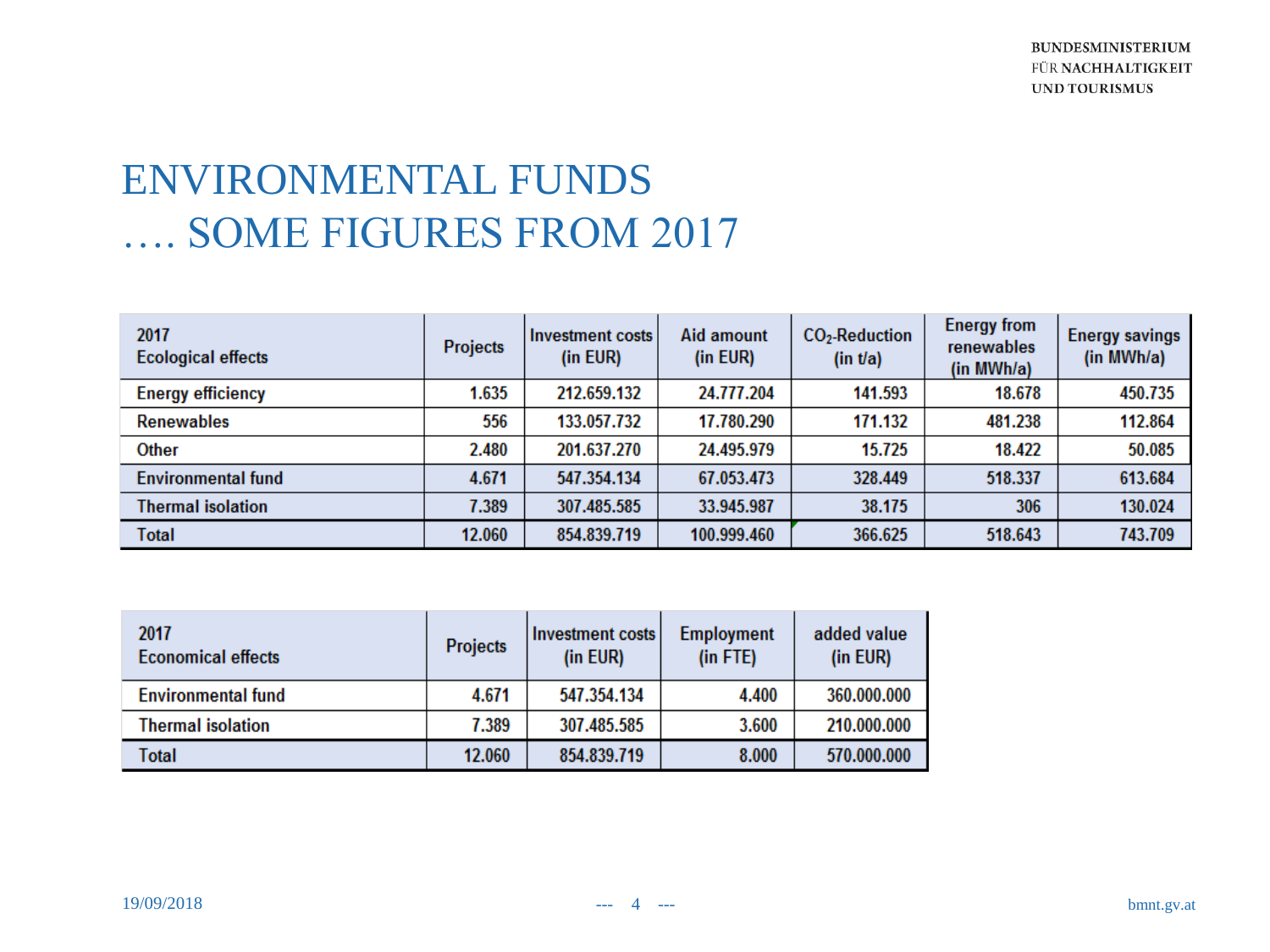## EVALUATION – ACTIONS

#### **Continuous analysis**

ecological effects, budgetary effects, economical effects data base: project data (economical effects: including results of 3-year analysis)

internal analysis (administration unit)

#### **3-years analysis**

ecological effects, budgetary effects, economical effects, organisational effects data base: project data, own calculation (Input-Output-table) external analysis

#### **Specific analysis**

ecological effects, budgetary effects, economical effects, organisational effects data base: project data, studies, … internal or external analysis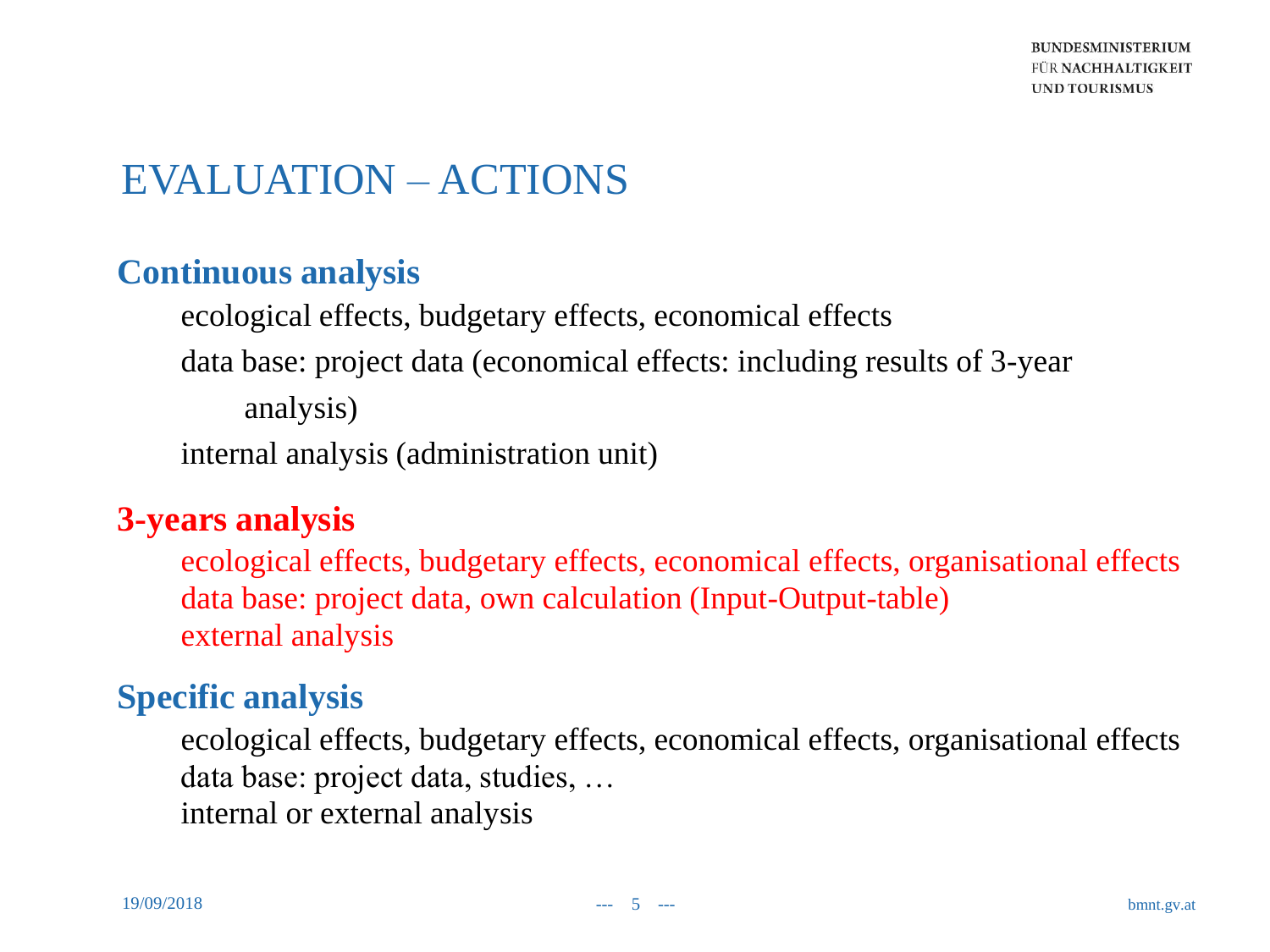## EVALUATION - FRAMEWORK

#### **obligation by law**

3-years analysis

report to the parliament (justification for instrument/budget)

ecological/budgetary/economical/ organisational effects

independent external evaluator (objectivity)

data base: project data

economical effects: separate calculation (Input-Output-table)

#### **Definition of framework**

framework/scope predetermined by earlier reports (comparability) specific items, new developments timeframe, budget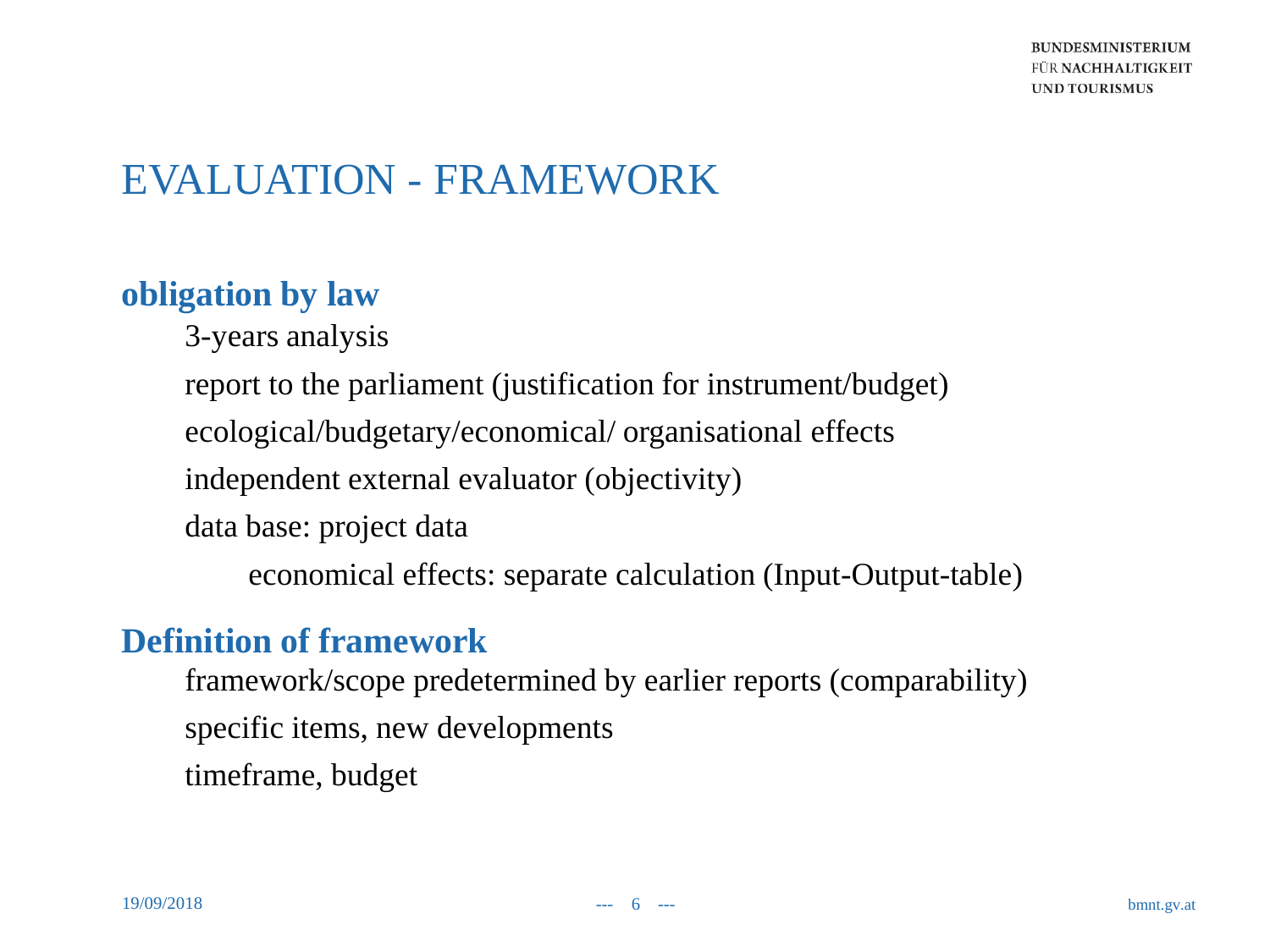## EVALUATION – SEARCH FOR CONSIGNEE

#### **Know how needed**

excellent knowledge of the aid scheme (criteria, purpose, procedure …) ecological, economical understanding of eligible projects/technique

#### **Personal qualification**

proof of knowledge/experience independency (from project owner, administration unit, BMNT)

#### **High requirements, because …**

knowledge of aid scheme primarily at the administration unit/BMNT different technologies, different sciences independency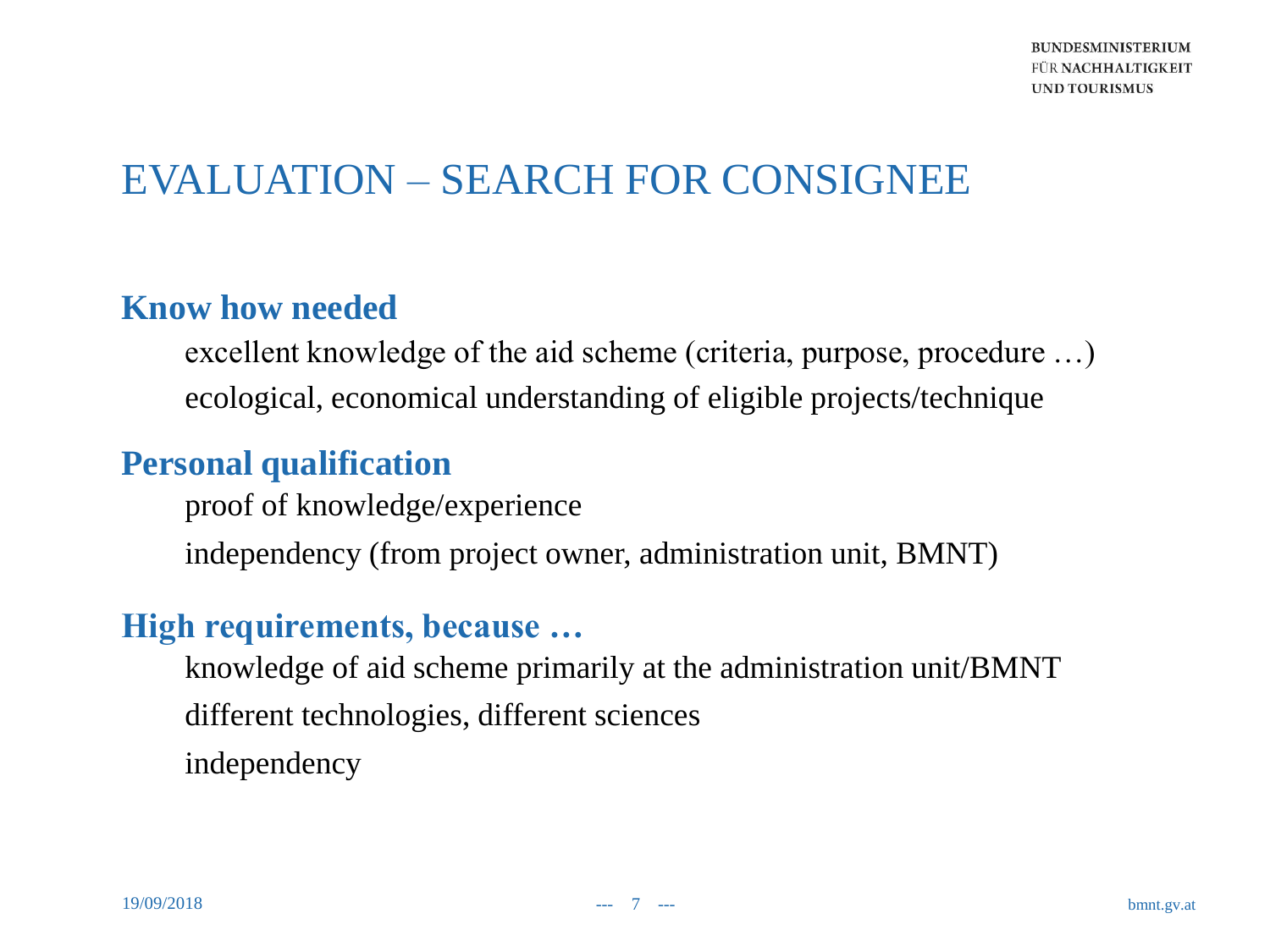## EVALUATION - PROJECT EXECUTION

#### **Preparation**

detailed definition of analysis clarification of aid scheme preparation and transfer of data/detailed criteria/developements of aid scheme

#### **Data analysis**

plausibility check comparison inside 3-years period/against former 3-years period

#### **Content preparation**

developments of legal framework, criteria, budgetary framework

#### **Coordination and Reporting**

consignee-administration unit-BMNT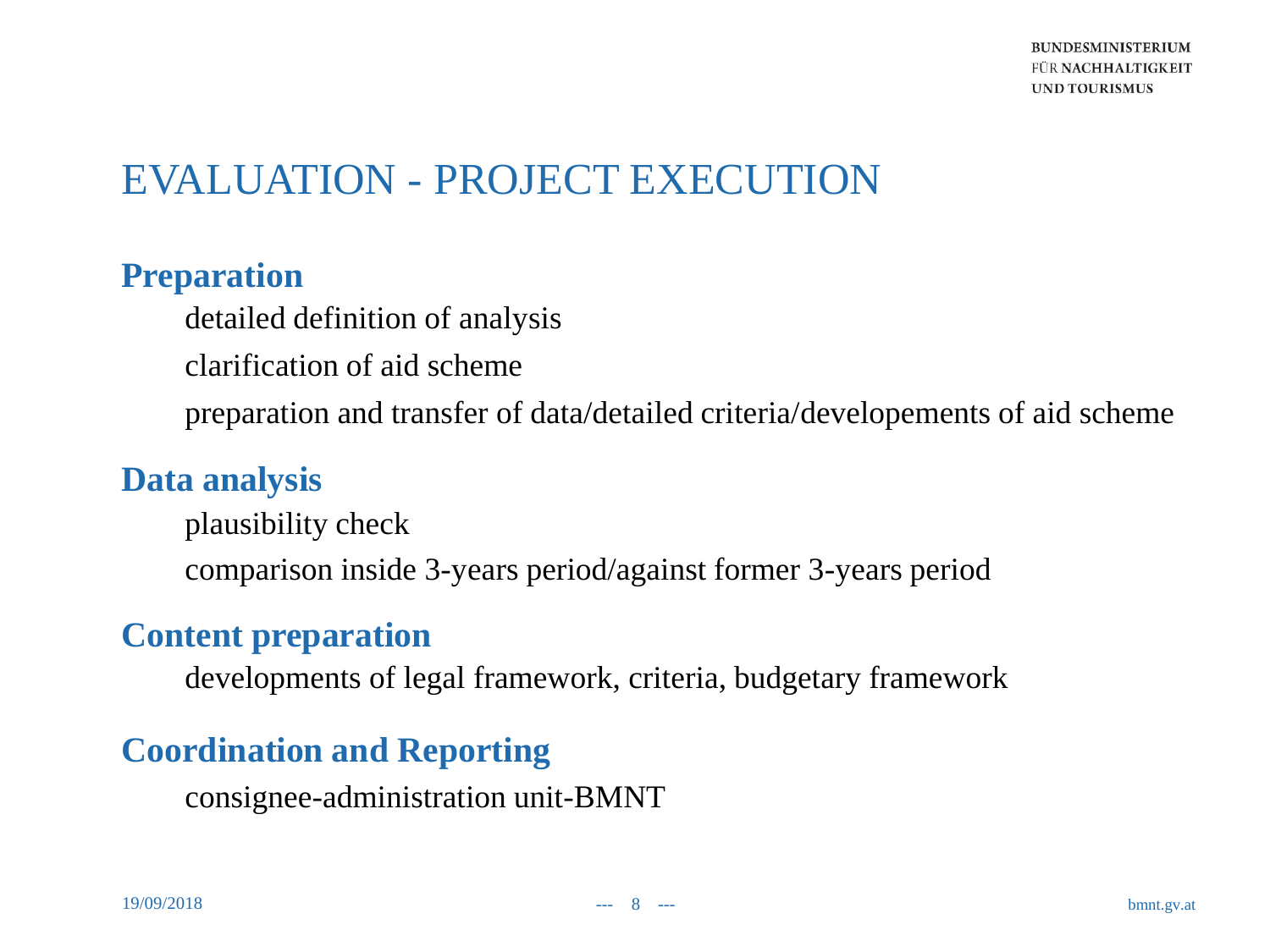## EVALUATION – RESULTS – WHAT ELSE? - 1

#### **Reporting to the parliament**

political discussion on the report instrument of justification

## **Reporting to Ministry of Finance/Court of Editor/ public ….**

proof of effectiveness, showcase

#### **Importance of independent evaluation!!!**

confidence, reliability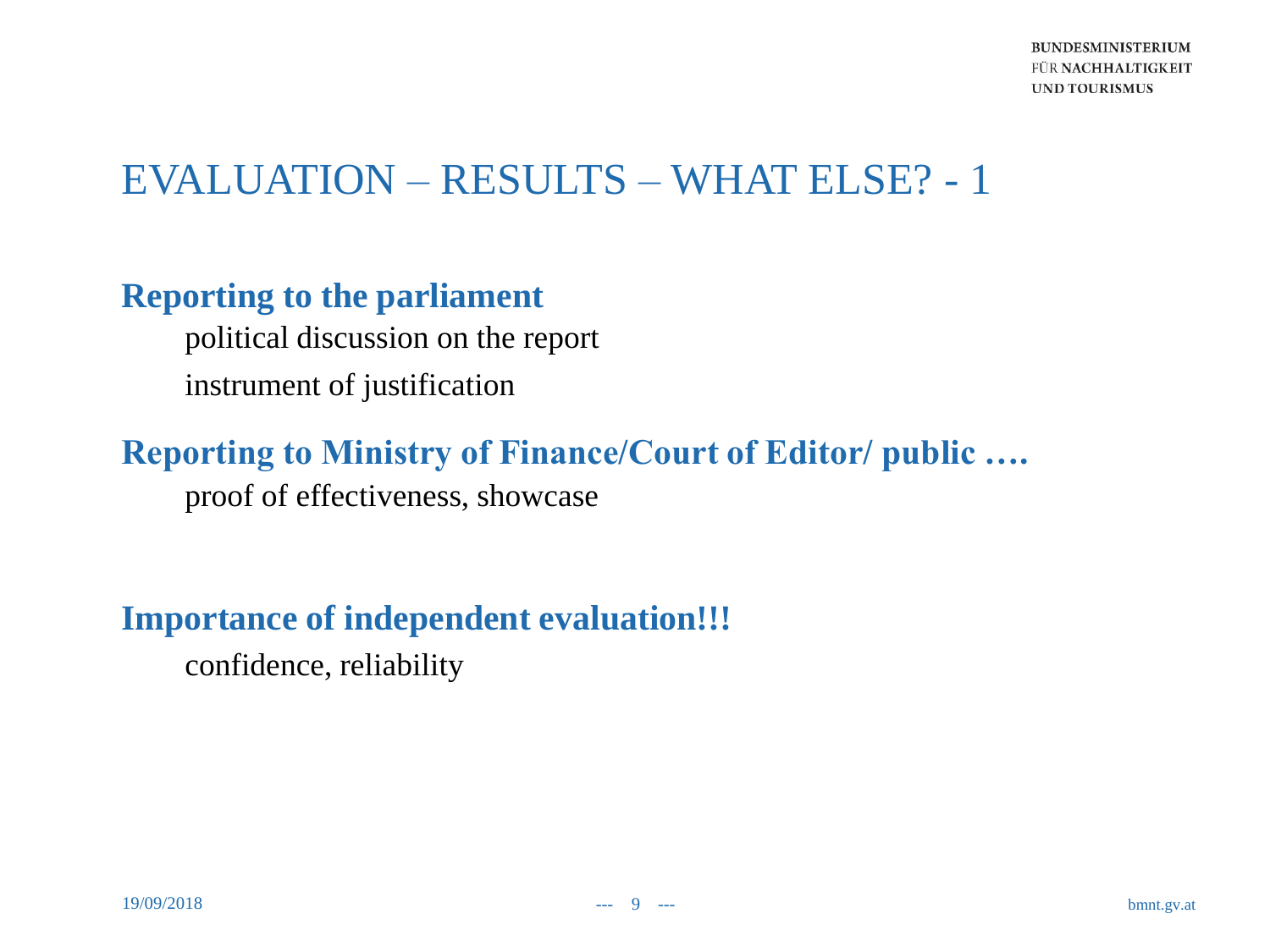## EVALUATION – RESULTS – WHAT ELSE? - 2

#### **Comprehensive investigation of the aid scheme**

better understanding of the program

detecting of different effects

periodical comparison

#### **Starting point for …**

…

further analysis

discussions on expert and political level

adaptions (goals, design …)

…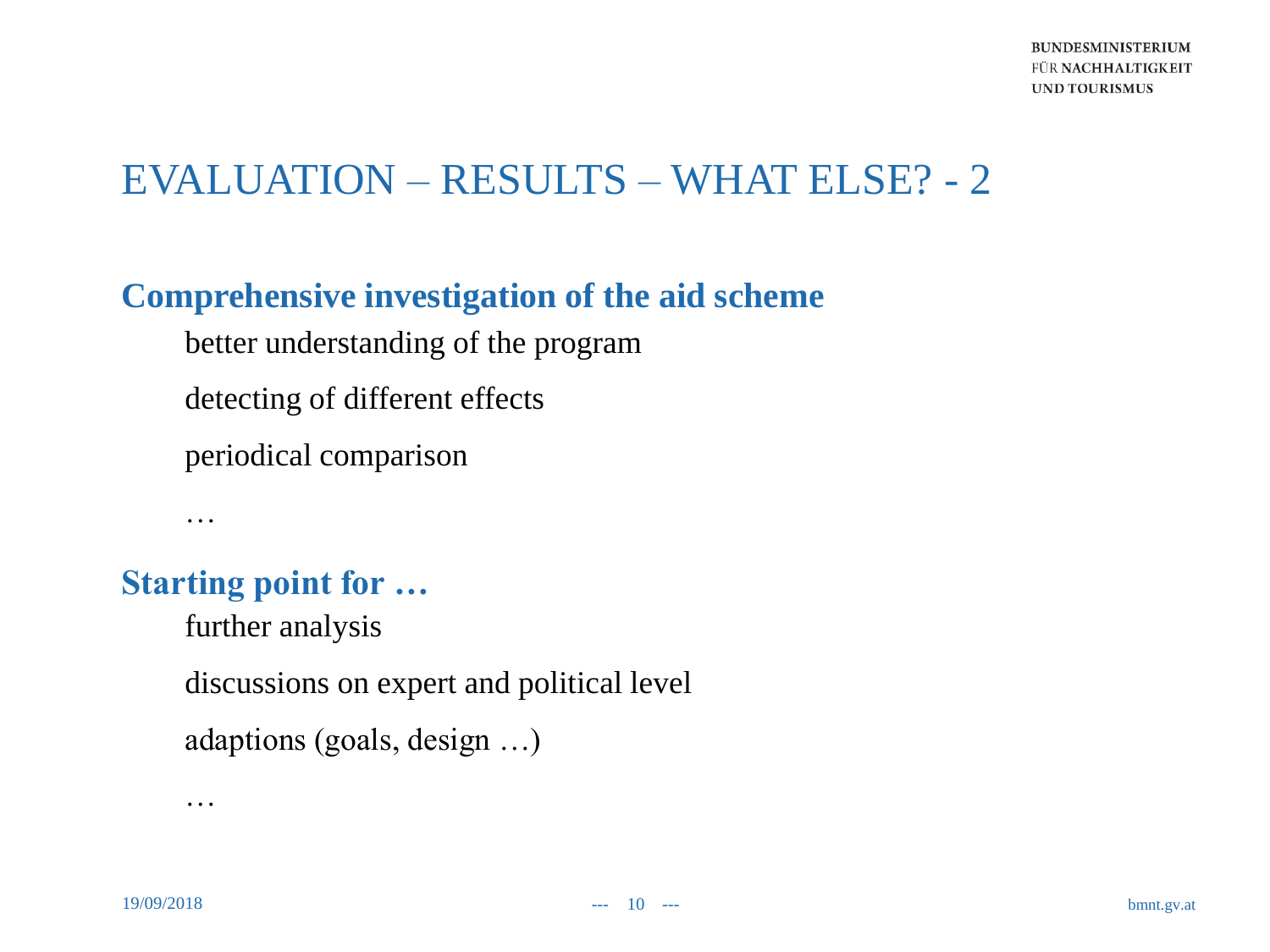## EVALUATION – RESULTS – WHAT ELSE? - 3

#### **Examples for implementing results**

max. ceilings of aid per t  $CO<sub>2</sub>$ lump sum for small projects QM-System for district heating circular recommendations digital application tool improvement of data base

aid focussing on main components of a project

…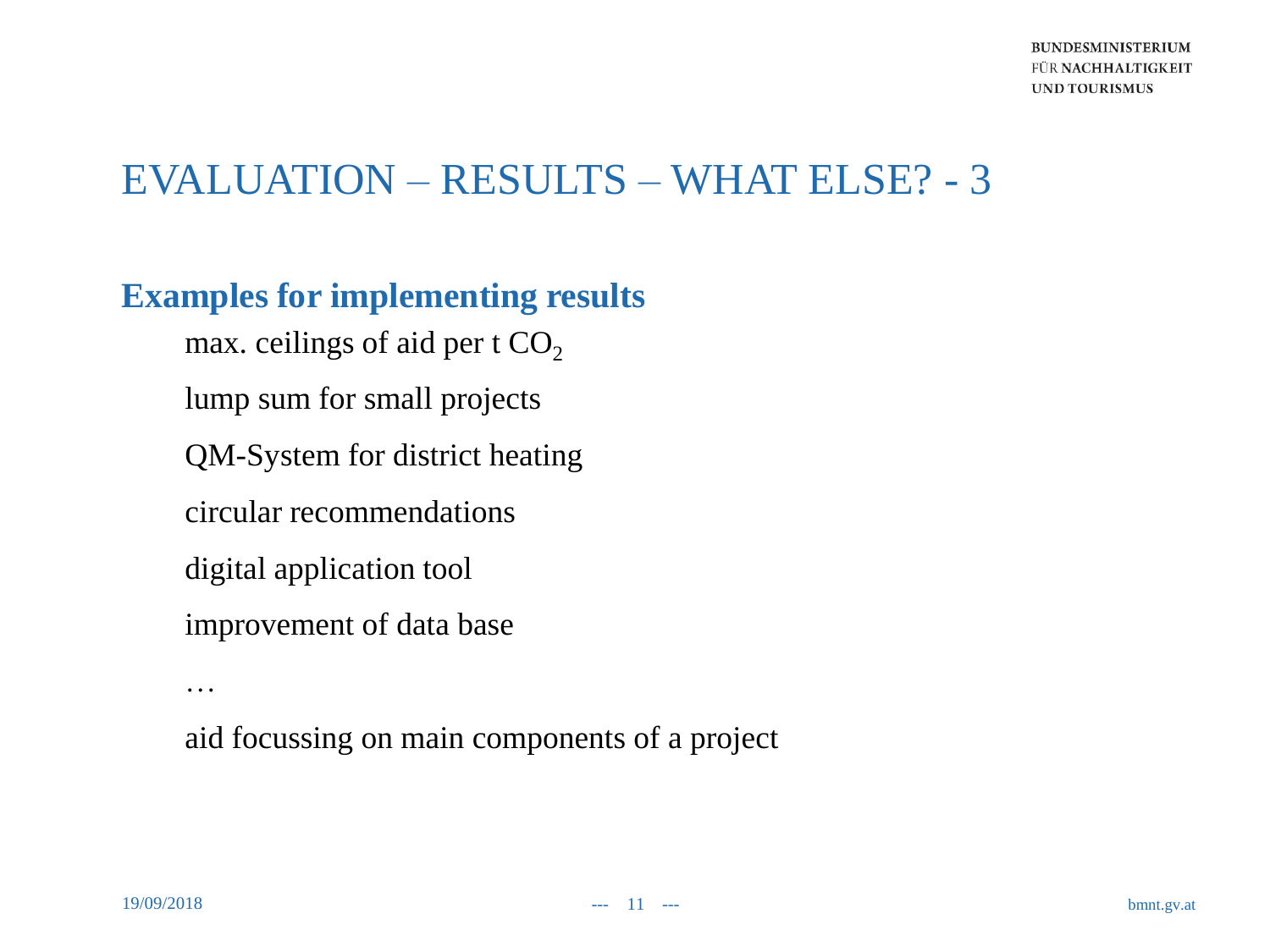## EVALUATION – CRUCIAL POINTS

#### **Solid Data Base**

constant parameter clear, continuous classification

#### **Definition/scope/purpose of Evaluation**

comparability new developments external/internal purpose

#### **Qualification of evaluator**

high technical, economic expertise and excellence knowledge of aid program independency

#### **Active steering group**

comprehensive investigation

#### **Willingness for development/adaption!!!**